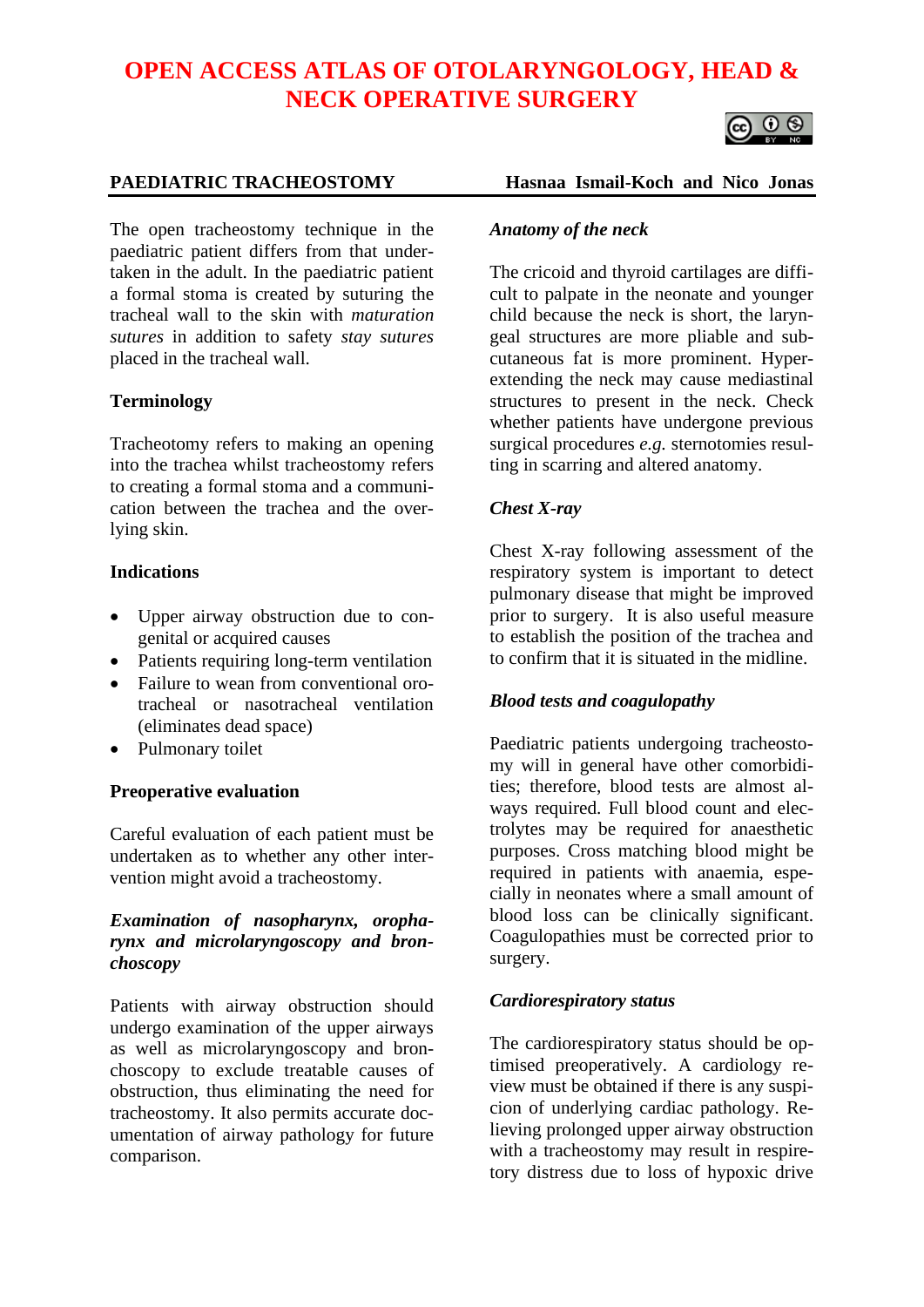because of sudden change in  $CO<sub>2</sub>$  levels, or pulmonary oedema.

### **Tracheostomy technique**

*Microlaryngoscopy* and *bronchoscopy* should be undertaken prior to tracheostomy if the airway has not been previously assessed. If possible, this is done with the child breathing spontaneously. The surgeon or anaesthetist can subsequently intubate the child and the surgeon may then proceed with the tracheostomy.

### *Minimum Kit*

A paediatric tracheostomy kit should include: size 11 & 15 scalpels, bipolar diathermy, fine dissecting scissors, fine artery clips x3, toothed forceps, skin retractors, suction, needle holder and suture cutting scissors, a local anaesthetic agent, size 4/0 non-absorbable suture (*e.g.* prolene), and size 4/0 absorbable suture (*e.g.* vicryl).

The tracheostomy tube should be checked prior to the procedure; if a cuffed tracheostomy tube is required, the cuff should be checked for leaks. Select an appropriatelysized tracheostomy tube and a one-sizesmaller tracheostomy tube (*Table 1*). Regarding tracheostomy tube length,  $a < 1$  year old child generally requires a shorter 'neo' tube; a >1year old child requires a longer 'paed' tube.

Select an appropriately sized tracheal suction catheter; usually double that of the tracheostomy tube size *e.g.* a size 8 catheter for size 4 tracheostomy tube. The length that the tube should be suctioned to should also be measured and recorded; this length is measured using an appropriatelysized tracheal suction catheter and is generally accepted to be 0.5cm longer than to the tip of the tracheostomy tube *(Figures 1a,b)*.

| Age              | <b>Tube size</b> |
|------------------|------------------|
| $0-1$ month      | 3.0              |
| 1-6months        | 3.5              |
| 6-18 months      | 4.0              |
| 18 months - 3yrs | 4.5              |
| $3-6yrs$         | 5.0              |
| 6-9yrs           | 5.5              |
| $9-12$ yrs       | 6.0              |
| $12-14$ yrs      | 6.5              |

*Table 1: Age-appropriate tracheostomy tube sizes. Tube sizes vary with different companies having different outer diameters. The figures stated refer to Shiley tubes*



*Figures 1 a, b: Measuring the correct suction tubing length which should not extend >5 mm past the tip of the tracheostomy tube*

Check that the correct anaesthetic connectors and tubing between the tracheostomy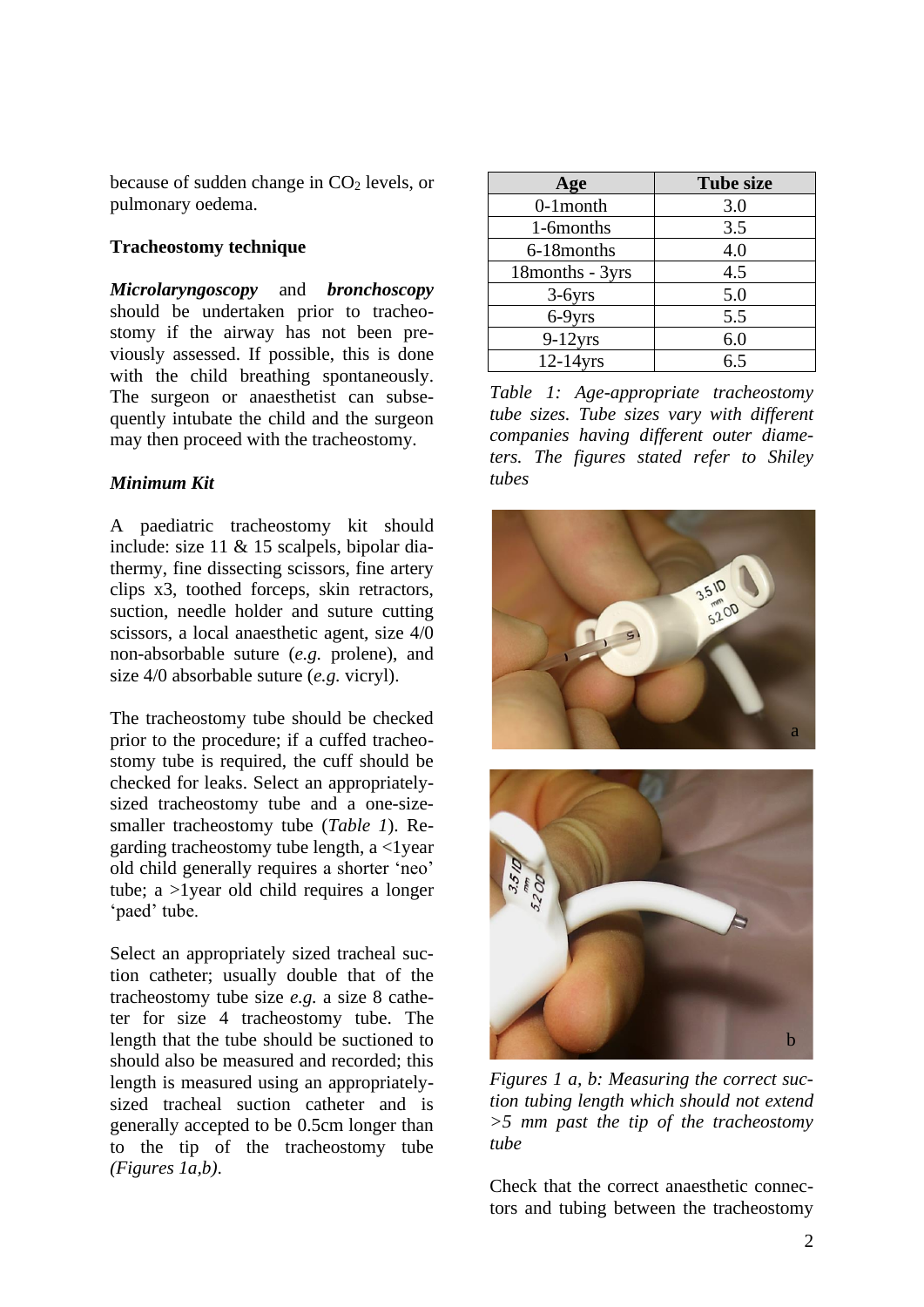tube and anaesthetic circuit are present *(Figure 2).*



*Figure 2: Connector between tracheostomy tube and anaesthetic tubing*

#### *Anaesthesia*

A child should ideally be intubated. Rarely when it is not possible to intubate the child, the most suitable way of maintaining the airway and oxygenation should be determined; it may vary from facemask ventilation to intubating the child using a ventilating bronchoscope.

#### *Positioning and draping*

A shoulder roll is used to extend the neck and a head ring to stabilise the head. The head is taped in the midline position with an adherent surgical tape attached to the operating table, stuck down under the chin and then secured again to the operating table on the other side *(Figures 3a,b).* It may not be possible to fully extend the neck in certain cases for fear of causing atlantoaxial subluxation e.g. with Trisomy 21 (Down's syndrome) or achondroplasia. Care is taken to avoid excessive cervical hyperextension as it may cause mediastinal structures to present in the neck and place them at risk of injury.



*Figures 3 a, b: Positioning with shoulder roll, head ring and chin tape*

A clear sterile drape is ideally used over the head *(Figure 4)* as it makes it possible to observe the endotracheal tube throughout the procedure and makes it easier for the anaesthetist to manipulate the endotracheal tube.

# *Skin Incision*

The site of the incision is marked midway between the cricoid cartilage and suprasternal notch *(Figure 5)*. Local anaesthetic with adrenaline is infiltrated into the area of the planned incision. The maximum length of incision extends between the anterior borders of the sternocleidomastoid, although this is rarely required. A vertical skin incision is reserved for urgent tracheostomies where preoperative intuba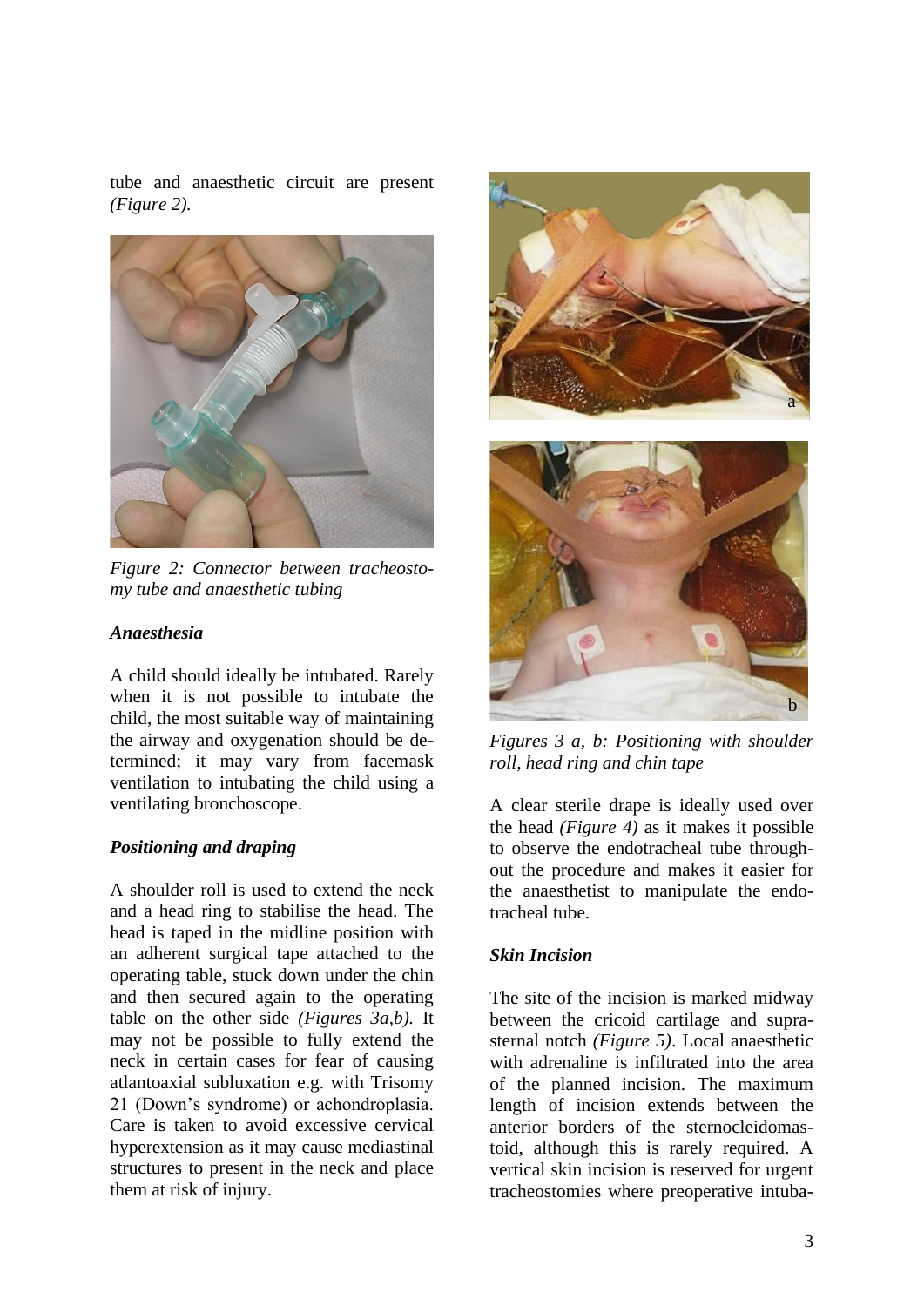tion cannot be achieved and a surgical airway is urgently required.



*Figure 4: Clear sterile drape making it possible to monitor and manipulate the orotracheal tube during surgery*



*Figure 5: Surface landmarks: The incision (long line) is placed halfway between cricoid cartilage and suprasternal notch* 

# *Removal of subcutaneous fat*

The incision is continued through skin into the subcutaneous layer of fat (more prominent in younger children). The subcutaneous fat is removed from both the superior and inferior skin flaps using bipolar diathermy *(Figure 6)*; this facilitates positioning of the maturation sutures. Emphasis is placed on *meticulous haemostasis* as well as dissecting *strictly in the midline.*



*Figure 6: Removing subcutaneous fat using bipolar dissection technique*

#### *Exposure and parting of strap muscles*

The platysma muscle is generally absent in the midline. Care is taken not to transect the anterior jugular veins which are just superficial to the strap muscles within the investing cervical fascia; they can be preserved and retracted laterally. The midline cervical fascia between the strap muscles is identified *(Figure 7)*. The strap muscles can then be parted in the midline using bipolar diathermy or blunt dissection and retracted laterally to expose the thyroid isthmus*.*

#### *Dividing thyroid isthmus*

The thyroid isthmus is retracted superiorly or divided using bipolar diathermy. The trachea is then cleaned using a small damp gauze swab or a peanut swab. Again, meticulous haemostasis is ensured. The positions of the cricoid cartilage and tracheal rings 2-5 are determined. It is important to avoid injury to the first tracheal ring so that subglottic stenosis does not occur. Care must be taken to avoid the innominate artery which crosses the trachea lower down (usually below the 5th tracheal ring), as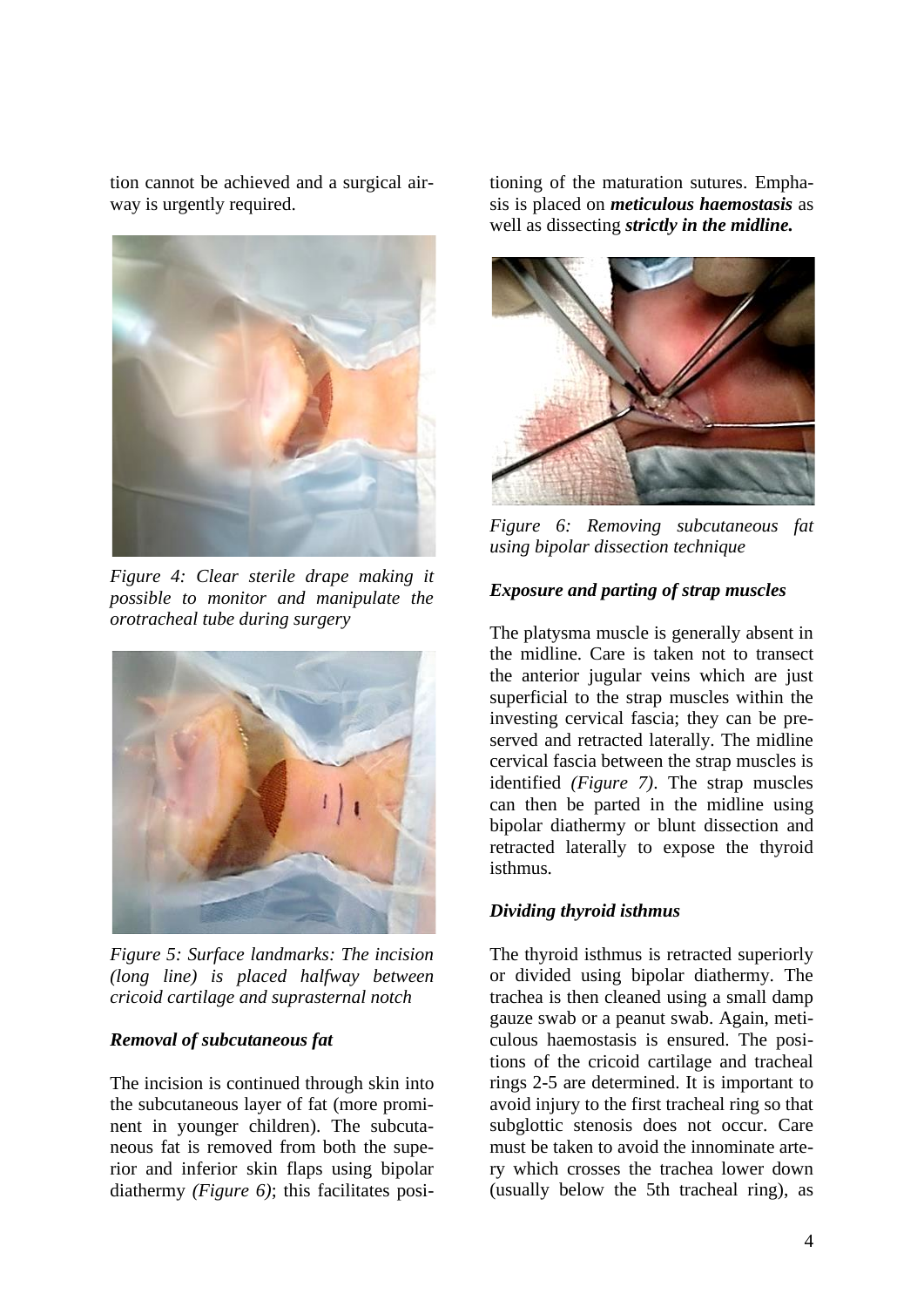injury or pressure of the tracheostomy tube on the artery can rupture the vessel wall and cause fatal haemorrhage.



*Figure 7: Skin and subcutaneous tissue retracted to expose strap muscles* 

#### *Stay Sutures*

Non-absorbable stay sutures are passed through the tracheal wall on either side of the midline prior to making any tracheal incisions *(Figure 8)*.



*Figure 8: Placement of bilateral stay sutures in the tracheal wall on either side of the planned tracheal incision (double arrow)*

The needles at the ends of the sutures are then removed and the ends of each suture are secured in an artery clip on each side of the neck. Upward and lateral pull on the stay sutures brings the trachea to the

surface to allow easy insertion of the tube in the event of accidental decannulation or loss of the airway following incision of the trachea.

# *Tracheal incision*

A vertical slit is made across two tracheal rings between the stay sutures in the midline of the tracheal wall between the  $2<sup>nd</sup>$  -5<sup>th</sup> tracheal rings.

#### *Maturation sutures*

Maturation sutures are absorbable sutures that secure the trachea to the skin, creating a formal, safe stoma and making reinsertion of a tracheostomy tube easier in the event of accidental decannulation *(Figure 9)*. They are placed *prior to* insertion of the tracheostomy tube with the endotracheal tube still in place. The inferior maturation sutures are the most important and are placed between the inferior end of the vertical tracheal slit and the inferior skin edge; they obliterate the space between the trachea and the skin and prevent formation of a false tract when inserting the tracheostomy tube.

Between placing successive sutures, the tracheal slit may be occluded in order to prevent anaesthetic gases escaping and to aid ventilation, by carefully pulling the stay sutures together and closing the tracheal incision.

# *Insertion of tracheostomy tube*

Once the maturation sutures have been fashioned, the anaesthetist is alerted and the anaesthetic tubing, the circuit connection, the tracheostomy tube, an artery clip (in case dilatation of the stoma is required) and suction are made available. The surgeon should be ready with the tracheostomy tube while the assistant carefully pulls upwards and laterally on the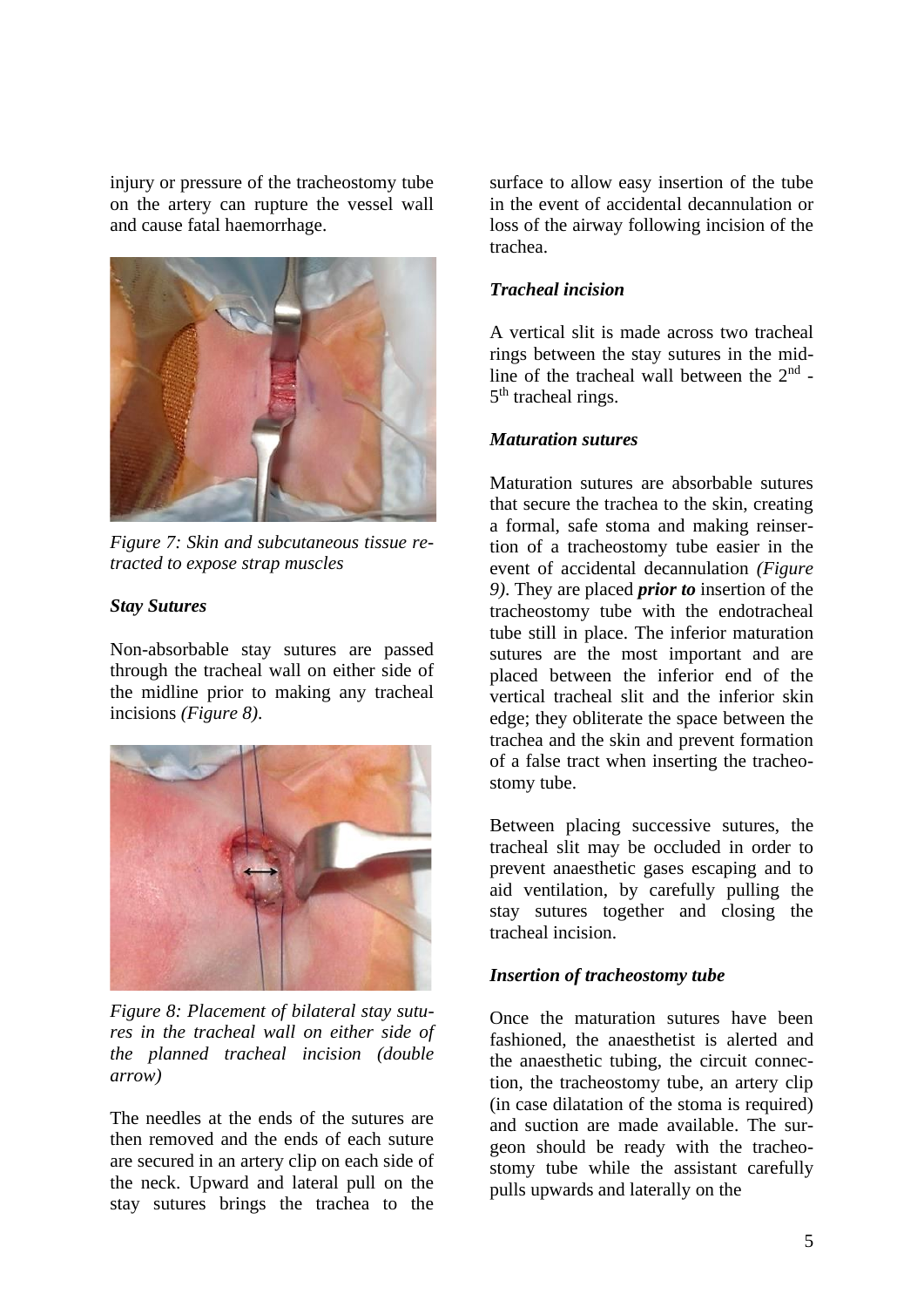

*Figures 9 a, b: Placement of first maturation suture (a) and final formal stoma with four maturation sutures in place (b)*

stay sutures to bring the trachea to the surface.

The anaesthetist is asked to slowly withdraw the endotracheal tube until only the distal tip of the endotracheal tube is visible; the tracheostomy tube is then inserted under direct vision *(Figure 10).* The obturator of the tracheostomy tube is then removed and the tube is connected to the anaesthetic circuit. The tip of the endotracheal tube should remain in position extending beyond the glottis to just above the tracheostoma until the tracheostomy tube has been secured.





*Figures 10 a, b: Endotracheal tube visible in stoma (a); the anaesthetist is asked to withdraw the tube until only the tip is visible prior to insertion of the tracheostomy tube*

In the event of dislodgement or inability to ventilate via the tracheostomy tube the endotracheal tube can again be advanced past the stoma for the patient to be ventilated. The anaesthetist confirms correct placement of the tube by listening to the chest and by confirming the presence of  $CO<sub>2</sub>$  on the capnograph. The neck wound can then be partially sutured closed laterally if required. The tube is then secured around the neck using cotton tapes; the tension on the tapes should ensure that the tube is secure and cannot be pulled out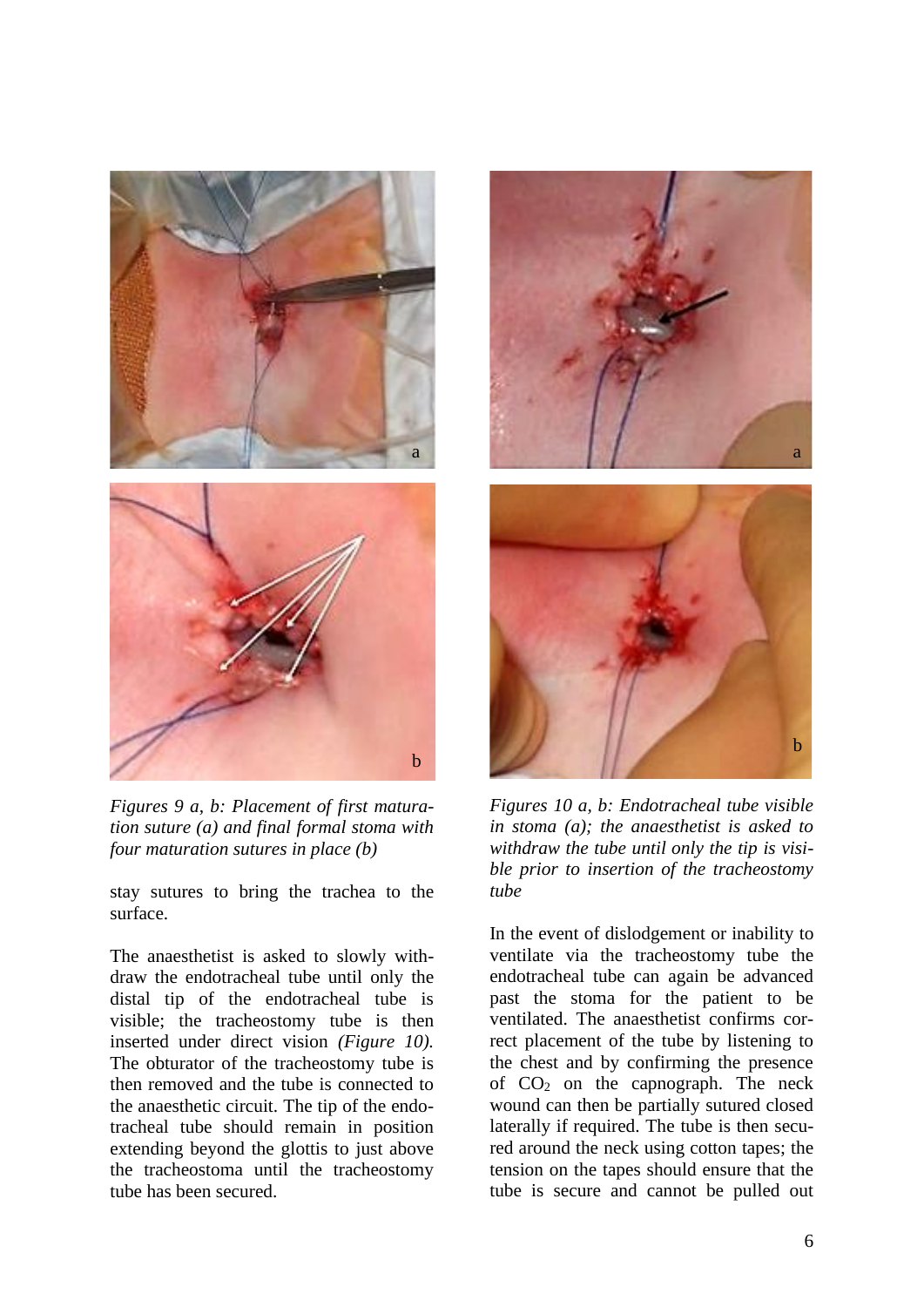when the head is flexed. A useful check to ensure correct tension on the tapes is that it should be possible to insert only one finger beneath the tapes.

The tracheostomy tube should never be secured by suturing it to the skin, as the skin in a paediatric patient is very lax and can result in accidental decannulation while still sutured to the skin. A nonadherent dressing is placed under the flanges of the tracheostomy tube using an artery clip *(Figure 11).*



*Figure 11: Placement of dressing under flanges of tracheostomy tube*

The position of the tube is then assessed by passing a flexible fibreoptic scope through the tracheostomy tube. Ideally the tip of the tube should be positioned well above the carina so that the tip does not slip down one bronchus on hyperflexing the neck.

The stay sutures are then stuck to the chest wall and labeled "RIGHT" and "LEFT", and 'DO NOT REMOVE' *(Figure 12)*.

#### *Early postoperative complications*

- Haemorrhage
- Pneumothorax, pneumomediastinum
- Damage to lateral structures such as the recurrent laryngeal nerves, carotid sheath or oesophagus



*Figure 12: Stay sutures are taped to the chest at end of the procedure*

- Loss of respiratory drive
- Pulmonary oedema Tracheostomy tube problems such as displacement and blockage
- Subcutaneous emphysema (avoid by not suturing skin too tightly)
- Swallowing difficulties
- Local infection

#### *Postoperative care*

- Chest X-ray to
	- o Exclude pneumothorax
	- o Exclude surgical emphysema
	- o Check tube length and confirm tip position relative to carina
- If a cuffed tube is required, the pressure in the cuff should be checked and monitored
- Antibiotics may be required for a week postoperatively
- Nursing staff should be informed how to use the stay sutures
- Nursing staff are informed about the correct length of the suction tube to avoid distal tracheal trauma and granulations distal to the tip of the tracheostomy tube
- The child should have a *tracheostomy box* for his/her sole use at the bedside that contains an introducer/obturator,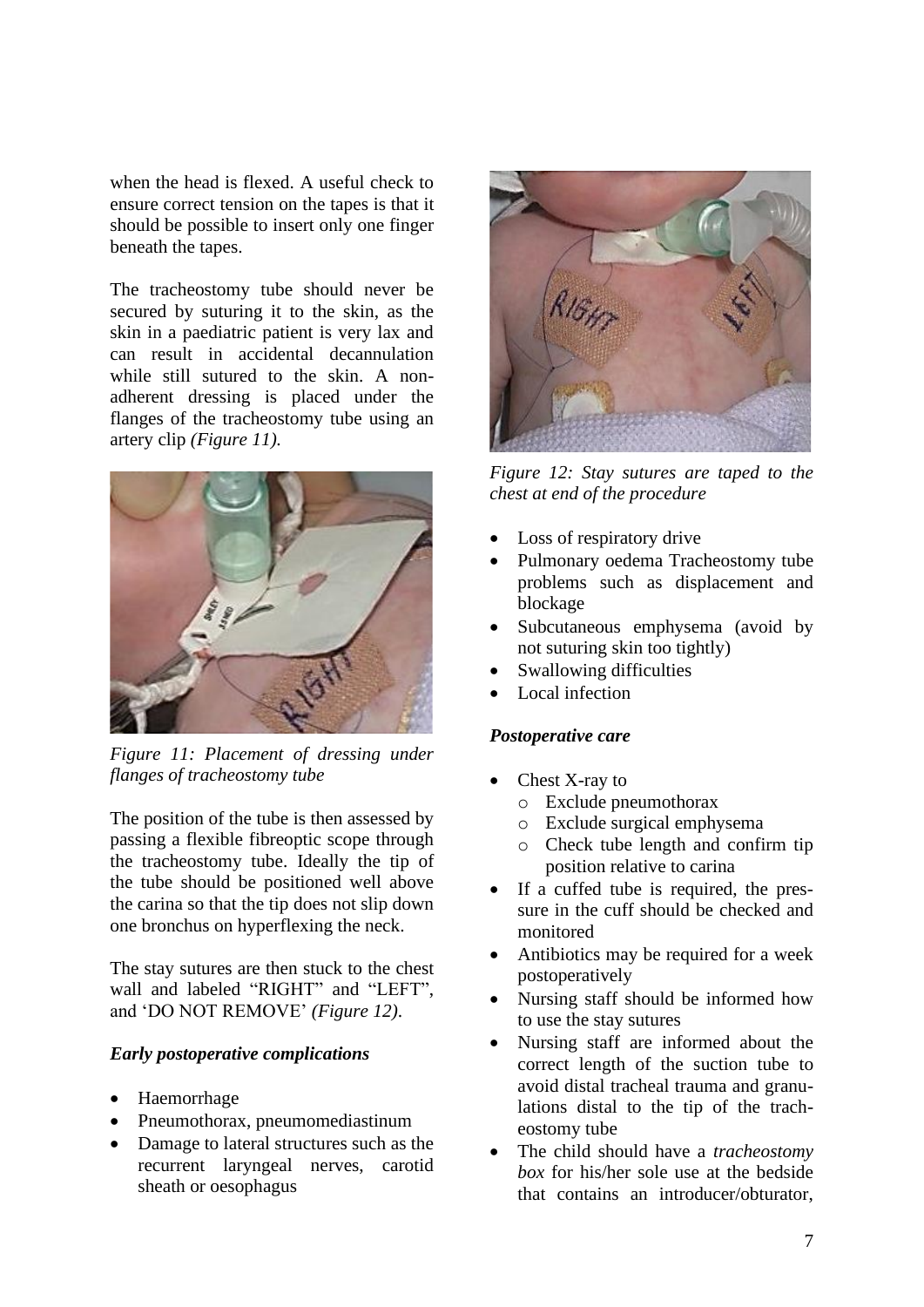spare tracheostomy tube of same type and size, tracheostomy tube one size smaller, appropriately sized suction catheters, spare tapes, spare non-adherent dressings, curved round-ended scissors and lubricant jelly. A *Swedish nose* used for humidification, and speaking valves may also be included

• A small artery clip or appropriately sized tracheal dilator should be available at the bedside

### *Resuscitation steps*

In the event of finding an unresponsive tracheotomised child the following steps should be followed

- Attempt to arouse the child while calling for help
- Attempt to suction the airway
- If there is difficulty suctioning or the tracheostomy tube is blocked, change the tracheostomy tube immediately and attempt suctioning again
- If this fails, the smaller size tracheostomy tube is inserted
- If this fails a tracheal suction tube is passed down the lumen of the smaller tube and an attempt is made to guide the tracheostomy tube over the suction tube (Seldinger technique)
- If still unsuccessful, a flexible endoscope with a tube first threaded over it may be used by experienced staff to insert the tracheostomy tube under direct vision
- Concurrently with the above steps, any other possible means of ventilating the child are employed *i.e.* bag & mask, endotracheal tube intubation *etc.*; the possibility of doing this depends on the underlying pathology
- Only experienced personnel should use tracheostomy dilators or an artery clip to dilate the tracheal stoma if it has started to close down
- Check whether the child is breathing after reinserting the tracheostomy tube;

a self-inflating bag ventilation device may be required to provide rescue breaths

# *First tube change*

The first tube change should take place one week following tracheostomy. Essential equipment includes suctioning, supplementary oxygen, appropriate tracheostomy tube with tapes already attached, nonadherent dressing, 0.9% sterile saline solution, small sterile pot, water-based lubricant and gauze swabs.

The child is kept starved for several hours to decrease the risk of aspiration. Wrap a younger child in a small sheet or blanket. A shoulder bolster is placed to extend the neck. The assistant swaddles the baby allowing exposure above the shoulders. The tracheostomy is suctioned if required prior to tube change.

The new tracheostomy tube is lubricated at the outside bend of the tube with a tiny amount of water-based lubricant. The stay sutures are left in position but freed from the chest wall in case they need to be used to apply traction to. Once everything is ready the old tube is removed and replaced with the new tube.

The assistant holds the new tube in position while ventilation is observed. While the assistant holds the tube in place the tapes are secured. The stay sutures are then removed.

# *Follow-up and aftercare*

A child with a tracheostomy requires regular microlaryngoscopy and bronchoscopy to exclude granuloma formation or suprastomal collapse and to follow the progress of the underlying pathology that led to the tracheostomy. The frequency of microlaryngoscopy and bronchoscopy depends on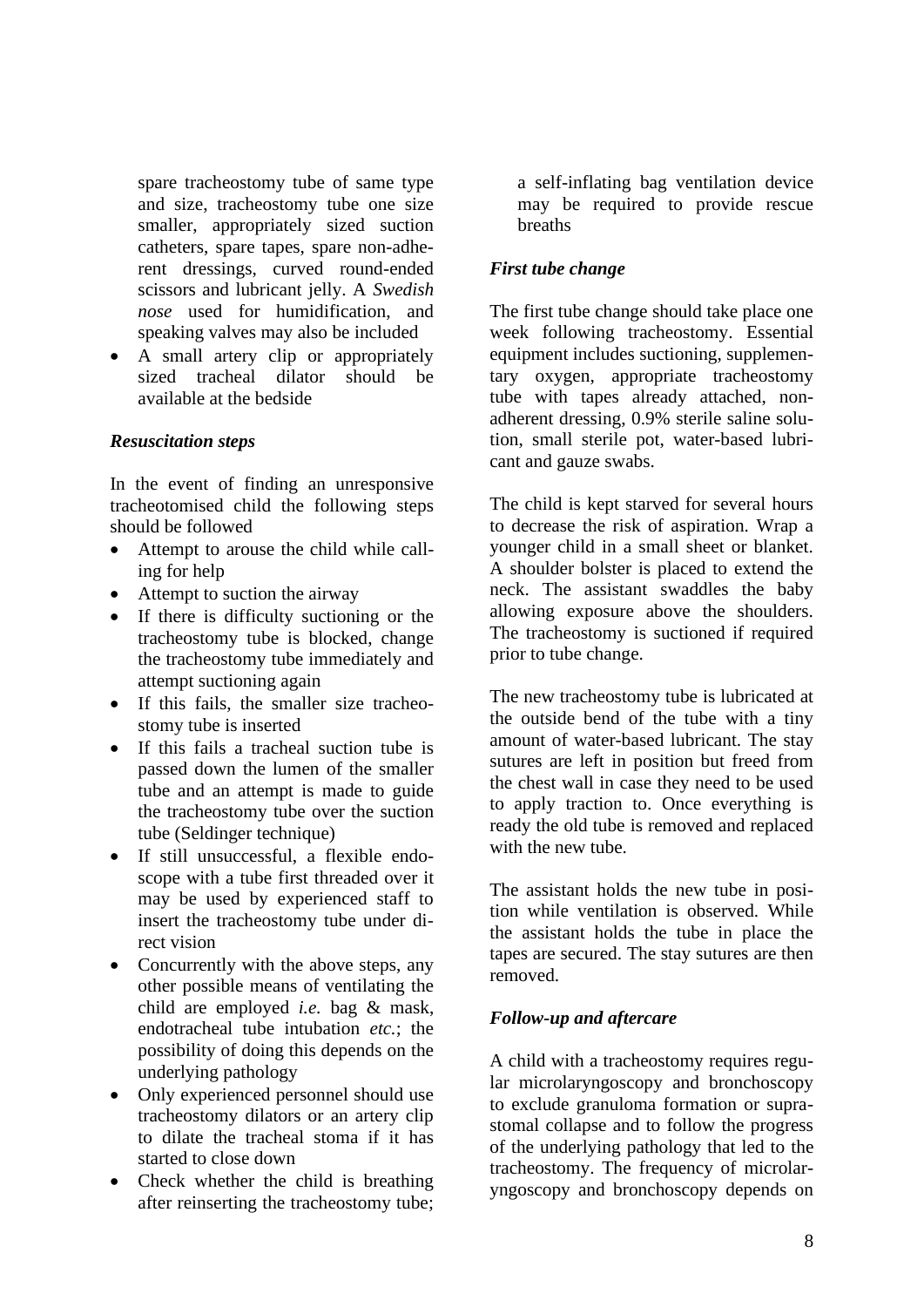the underlying aetiology. Corrective surgery can be planned, working towards the ultimate goal of decannulation. As the child grows the tracheostomy tube may need to be upsized or the length adjusted.

# *Late complications*

- Tracheal granulomas
- Accidental decannulation and blockage
- Suprastomal collapse
- Tracheomalacia
- Speech and language development delay
- Persistent tracheocutaneous fistula following successful decannulation

### *Decannulation*

Prior to considering decannulation the initial reason for the tracheostomy should have been resolved or been effectively managed. Microlaryngoscopy and bronchoscopy should be undertaken a maximum of 6 weeks prior to planned decannulation to check the status of the trachea and in particular to look for suprastomal collapse or granulomas that may need treating prior to decannulation.

The child should be well at the time of decannulation; ideally it should be undertaken during seasons when infections are less frequent. The child should be admitted to the hospital for observation during any decannulation regime in case emergency reinsertion of the tube is required.

#### *Decannulation protocol*

The following steps should ensure safe decannulation

- Decannulation occurs over several days
- Pulse oximetry is undertaken during this time
- The tracheostomy tube is gradually downsized to size 3; if the child weighs

<10kg then they can be downsized to a size 2.5 tracheostomy tube

- Each tube remains *in situ* for 24hrs
- The tube is then blocked, initially during the day for 12hrs
- If successful, then this can be extended to 24hrs
- Once the tracheostomy has been successfully plugged for 24hrs then the tube is removed and the stoma closed with an adhesive dressing
- The child is observed on the ward for an additional 48hrs
- If there is any airway compromise the procedure is abandoned and the tracheostomy tube is reinserted.
- Chest physiotherapy may be required to help clear secretions
- Parents/carers need to undergo resuscitation training
- The parents/guardians are advised that, should there be any concern regarding the airway, the child should be brought back to hospital
- The child is reviewed in an outpatient clinic 6 weeks following decannulation

# *Important tips*

- Do tracheostomies under general anaesthesia with an endotracheal or nasotracheal tube *in situ*
- Position the patient as described
- Excise sufficient subcutaneous fat
- Dissect in the midline at all times
- Ensure meticulous haemostasis
- Use both stay sutures and maturation sutures

#### **Highly recommended reading**

The BreathEasy Training Manual: How to look after your child with a tracheostomy [http://breatheasyprogramme.org/uploads/6ba5c](http://breatheasyprogramme.org/uploads/6ba5c67c361fb06ba9c67c3f/1442588335920/Home-Care-Book-final-email.pdf) [67c361fb06ba9c67c3f/1442588335920/Home-](http://breatheasyprogramme.org/uploads/6ba5c67c361fb06ba9c67c3f/1442588335920/Home-Care-Book-final-email.pdf)[Care-Book-final-email.pdf](http://breatheasyprogramme.org/uploads/6ba5c67c361fb06ba9c67c3f/1442588335920/Home-Care-Book-final-email.pdf)